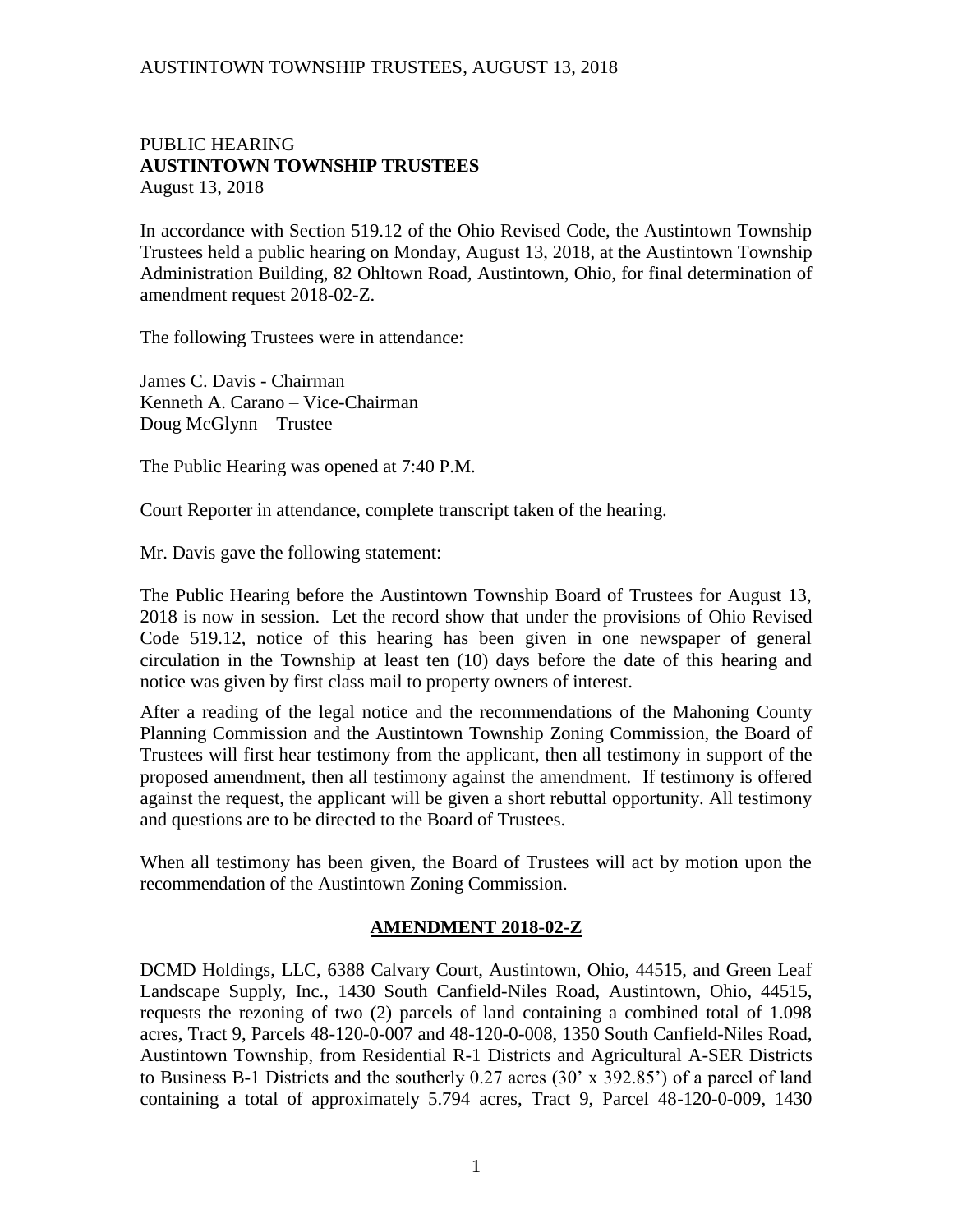## AUSTINTOWN TOWNSHIP TRUSTEES, AUGUST 13, 2018

South Canfield-Niles Road, Austintown Township, from an Agricultural A-SER District and Business B-2 District to a Business B-1 District, with the combined total of 1.253 acres of land to be contained within "Lot No. 1" of the proposed "C. Raymond Plat No. 1". Parcels 48-120-0-007 and 48-120-0-008, 1350 South Canfield-Niles Road, are rectangular in shape having a combined frontage of 109 feet and a mean depth of 392.79 feet, are located approximately 622 feet south of the Notre Dame-South Canfield-Niles Road intersection; and are zoned as Residential R-1 Districts for a depth of 150 feet with the westerly remainder zoned as Agricultural A-SER Districts. Parcel 48-120-0-009, 1430 South Canfield-Niles Road is irregular in shape, has a frontage of approximately 362 feet on South Canfield-Niles Road and a frontage of 189.08 feet on Notre Dame Avenue and a mean depth of 530 feet, is located approximately 260 feet south of the Notre Dame-South Canfield-Niles Road intersection and approximately 328.37 feet west of the Notre Dame-South Canfield-Niles Road intersection; and is zoned as a Business B-2 District for a depth of 167 feet with the westerly remainder zoned as an Agricultural A-SER District within Austintown Township, Mahoning County, State of Ohio.

Zoning Inspector Crivelli referenced the applicant's letter of request dated June 15, 2018, and a letter of permission from Green Leaf Supply allowing Dr. Raymond to represent their interest at the public hearings. Also referenced was the C. Raymond Plat No. 1 drawing and two supporting pages of documents, the minutes of the zoning commission hearing, the July 26, 2018 public hearing sign-in sheet, the case mailing list, and five plat maps prepared by the zoning office.

Zoning Inspector Crivelli read the following recommendations into the case record:

**MAHONING COUNTY PLANNING COMMISSION:** Recommended **APPROVAL** of the request per the agenda at their meeting held on July 24, 2018.

**AUSTINTOWN TOWNSHIP ZONING COMMISSION:** Motion by Mr. Cole to **ACCEPT** the recommendation of the Mahoning County Planning Commission and recommend **APPROVAL** of the request to a **Business B-1 District** with the stipulation that the rear buffer is to be a minimum of five feet and consist of a combination of solid fencing and arborvitae (July 26, 2018).

Seconded by Mr. Shepas.

Roll call vote: Mr. Cole – Yes; Mr. Marstellar – Yes; Mr. Shepas – Yes; and Atty. Price – Yes.

Dr. Chris Raymond, 6388 Calvary Court, Austintown, Ohio, 44515, stated they purchased the property at 1350 South Canfield-Niles Road and razed the dwelling. They acquired an additional 30 feet from Greenleaf in order to build a 14,000 square foot medical office building with parking to meet zoning requirements. The building will be two stories with 70 parking stalls. The hope is to break ground by September and open by June, 2019.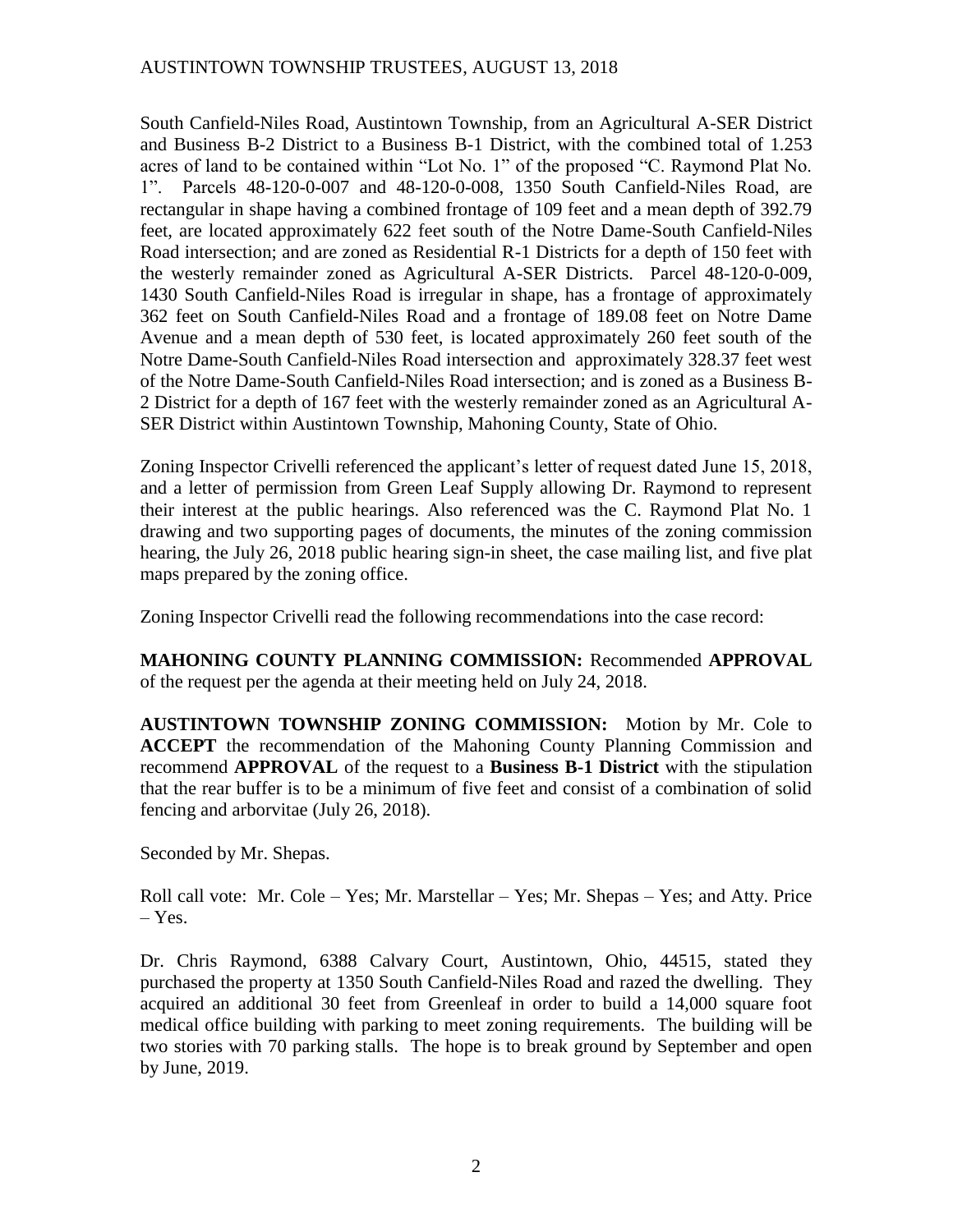## AUSTINTOWN TOWNSHIP TRUSTEES, AUGUST 13, 2018

Mr. Carano inquired about the future use of the building. Dr. Raymond stated he will operate his practice from the new building, along with two internal medical doctors, a nurse practitioner, and an orthopedic surgeon with his physician's assistant. The entire second story will be leased to other medical users. There will be a covered metal walkway way leading to x-ray rooms in the existing building. There will be three different practices with one common waiting room in order to reduce overall expenses.

Mr. McGlynn inquired about his current location. Dr. Raymond stated Mercy wants to expand their footprint in Austintown and will take over his spot within thirty days after his departure. He has been practicing about ten years and this is the next logical step.

No one else in attendance to speak in favor of the request.

No one in attendance to speak against the request.

**2018-02-Z- DCMD Holdings, LLC:** Mr. McGlynn made a motion to accept the recommendation of the Austintown Zoning Commission and **approv**e the amendment to a Business B-1 District with the stipulation that the rear buffer is to be a minimum of five feet and consist of a combination of solid fencing or arborvitae.

The motion was seconded by Mr. Carano.

Roll Call Vote: Mr. McGlynn – Yes; Mr. Carano – Yes; Mr. Davis – Yes.

Zoning Inspector Crivelli advised the buffer should be depicted on the plans as arborvitae three to four feet in height planted three feet on center with a footnote that the arbs can be substituted with a solid fence measuring six feet in height if that is the preference of the abutting property owner. The zoning office will require arbs if the neighbors don't have a preference. He also suggested ODOT be contacted regarding curbing and gutter on the South Canfield-Niles Road right-of-way and he also advised touching base with ODOT regarding the temporary construction entrance.

Mr. Davis thanked Dr. Raymond for investing in the community and for his work with the schools.

Motion by Mr. Carano to adjourn the public hearing and to recess into executive session to consider the appointment, employment, discipline, or compensation of public employees.

Seconded by Mr. Davis.

Roll Call Vote: Mr. Carano – Yes; Mr. Davis – Yes; Mr. McGlynn – Yes.

There being nothing further to come before the Trustees, the public hearing was adjourned at 7:51 P.M.